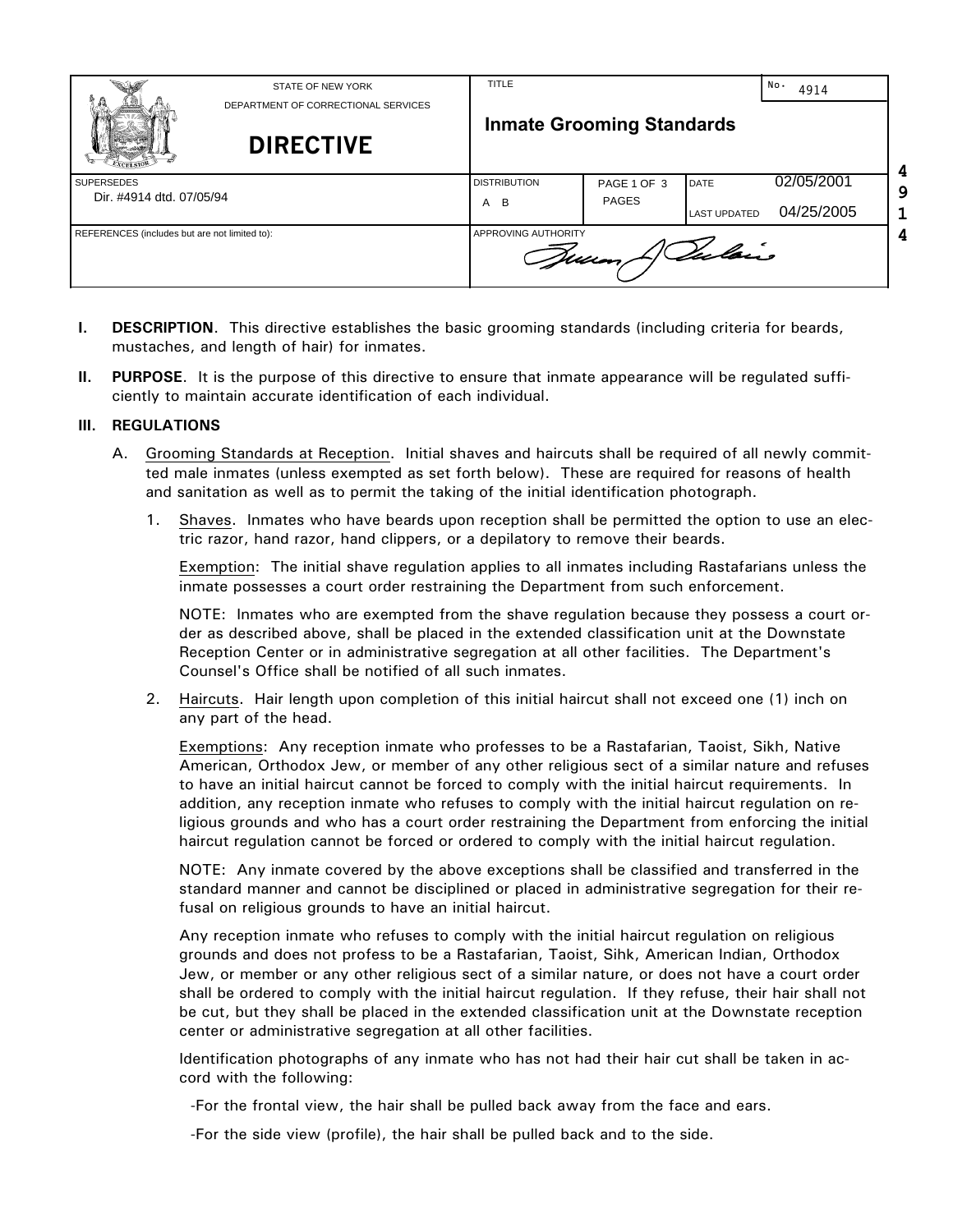**DATE 02/05/2001 PAGE 2 OF 3** 

B. General Grooming Standards. After the initial haircut and shave, general grooming standards as set forth below are applicable to all inmates except those inmates participating in the Department's Shock Incarceration Program.

\_\_\_\_\_\_\_\_\_\_\_\_\_\_\_\_\_\_\_\_\_\_\_\_\_\_\_\_\_\_\_\_\_\_\_\_\_\_\_\_\_\_\_\_\_\_\_\_\_\_\_\_\_\_\_\_\_\_\_\_\_\_\_\_\_\_\_\_\_\_\_\_\_\_\_\_\_\_\_\_\_\_\_\_\_\_\_\_\_\_\_\_\_\_\_\_\_\_\_\_\_\_\_\_\_\_\_\_\_\_\_\_\_\_\_\_\_\_\_\_

- 1. Beards and Mustaches. An inmate may grow a beard and/or mustache, but beard/mustache hair may not exceed one (1) inch in length unless
	- a. the inmate has a court order restraining the Department from enforcement; or
	- b. the inmate has requested and received an exemption based upon his or her documented membership in a religion which has an established tenet against the trimming of beards including but not limited to inmates who are Rastafarian, Orthodox Jew or Muslim. All inmate requests for such exemption shall be referred to and reviewed by Counsel's Office after consultation with the facility chaplain. After such review, Counsel's Office will make a recommendation to the Deputy Commissioner for Correctional Facilities. If the request is approved by the Deputy Commissioner for Correctional Facilities, a permit will be issued to the inmate.

Further, pending Counsel's Office's determination of requests for exemption from the one (1) inch rule, inmates shall not be required to cut or trim their beards, or disciplined for refusing the order to shave or subject to repeat orders to shave.

An inmate who refuses to comply with this rule will be given 14 days from the date of the written order to shave in which to request an exemption. If the inmate fails to submit a request for an exemption within 14 days, he may be disciplined for refusal to obey such order.

Copies of the written order, an inmate's request for exemption and the exemption will be filed in the inmate's legal file.

- 2. Hair.
	- a. Only basic haircuts will be allowed. Only one straight part will be allowed with no other lines, designs or symbols cut into the hair. In accordance with established barbering guidelines of the Department's Occupational Training Program, basic haircuts are defined as:

| short, medium, and long           | butch             |
|-----------------------------------|-------------------|
| short, medium, and long pompadour | quo vadis (bald)  |
| crew                              | Afro-natural, and |
| flat top                          | elevation         |

Hair may be permitted to grow over the ears to any length desired by the inmate. The hair must be neatly groomed and kept clean at all times.

The only braids allowed are the corn row style. Corn row braids may only be woven close to the scalp in straight rows from the forehead to the back of the neck. No designs or symbols may be woven into the hair and the corn row braids may not extend below the hairline.

- b. Long hair is defined as below shoulder length.
- c. Inmates wearing long hair assigned to work near machinery or food shall be required to wear a hair net. Any other inmate assigned to work near food shall be required to wear either a hat or a hair net.
- d. All inmates wearing long hair will be required to have the hair tied back in a ponytail at all times with a barrette, rubber band or other fastening device approved by the Superintendent.

Exception: Native Americans involved in scheduled and approved Native American cultural ceremonies do not have to comply with this restriction.

e. An inmate may be subjected to a hair search when there is reason to believe that contraband may be discovered by such a search. An inmate may be subjected to such search at any time that a pat frisk, strip search, or strip frisk is being conducted. Consistent with